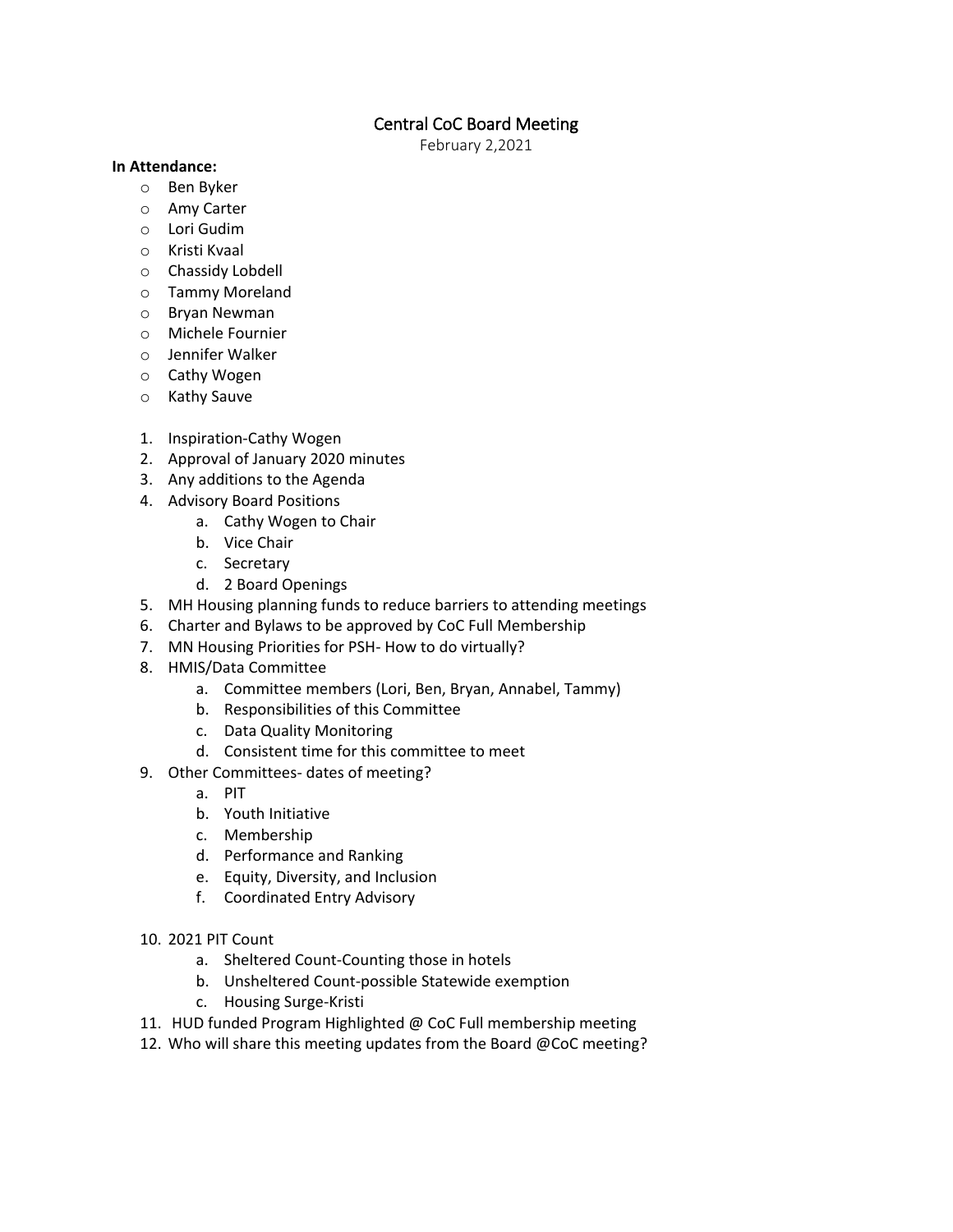

## HMIS/Data Committee

The HMIS Committee will work with the HMIS Lead to develop, annually review, and revise on an as needed basis- a privacy plan, security plan, data quality plan for the HMIS, as well as any other HMIS policies and procedures required by HUD and bring forth for Board approval.

The HMIS/Data committee is responsible for monitoring the collection and use of HMIS data to improve Central MN CoC ability to end homelessness. In this role, the Committee:

- Monitors data quality of Central MN CoC projects
- Monitors the performance of the HMIS Lead Agency
- Reviews, amends, and approves the charter agreement between the HMIS Lead Agency and Central MN CoC (annually)
- Analyzes HMIS date to identify opportunities to improve CoC performance

## WHAT IS DATA QUALITY?

**Data quality** is a term that refers to the reliability and validity of client-level data collected in the HMIS. Typically, it is defined by its components:

**Completeness** – Ensures that all the appropriate and relevant data that agencies or funders need is being collected and recorded, and that each community can accurately describe both its clients, and the full scope of services provided to those clients accessing services. **Consistency** – Ensures that all aspects of a client's profile and assessment data "agree with" each other, and that there are no contradictions among data. It is also important that agencies and staff members utilize the same definition for capturing data and follow consistent practices. **Accuracy** – Ensures that what is being recorded in a database is a true representation of information provided by the client, as documented by staff interacting with the client or otherwise documented by the client.

**Timeliness** – Ensures that the data is accessible when needed, either proactively or reactively, and can reduce the human error that occurs when too much time elapses between data collection and data entry.

## WHY IS DATA QUALITY IMPORTANT?

Data quality within HMIS affects everything we do in our work to address and end homelessness, and its importance cannot be overstated. Any project that enters data into HMIS contributes to the overall picture of homelessness within its CoC and the state.

The reasons why data quality is important are many, including but not limited to its impacts on the following:

- Requirements based on funding each CoC receives;
- Funding opportunities for providers;
- Accurate reporting for federal, state, and local funding;